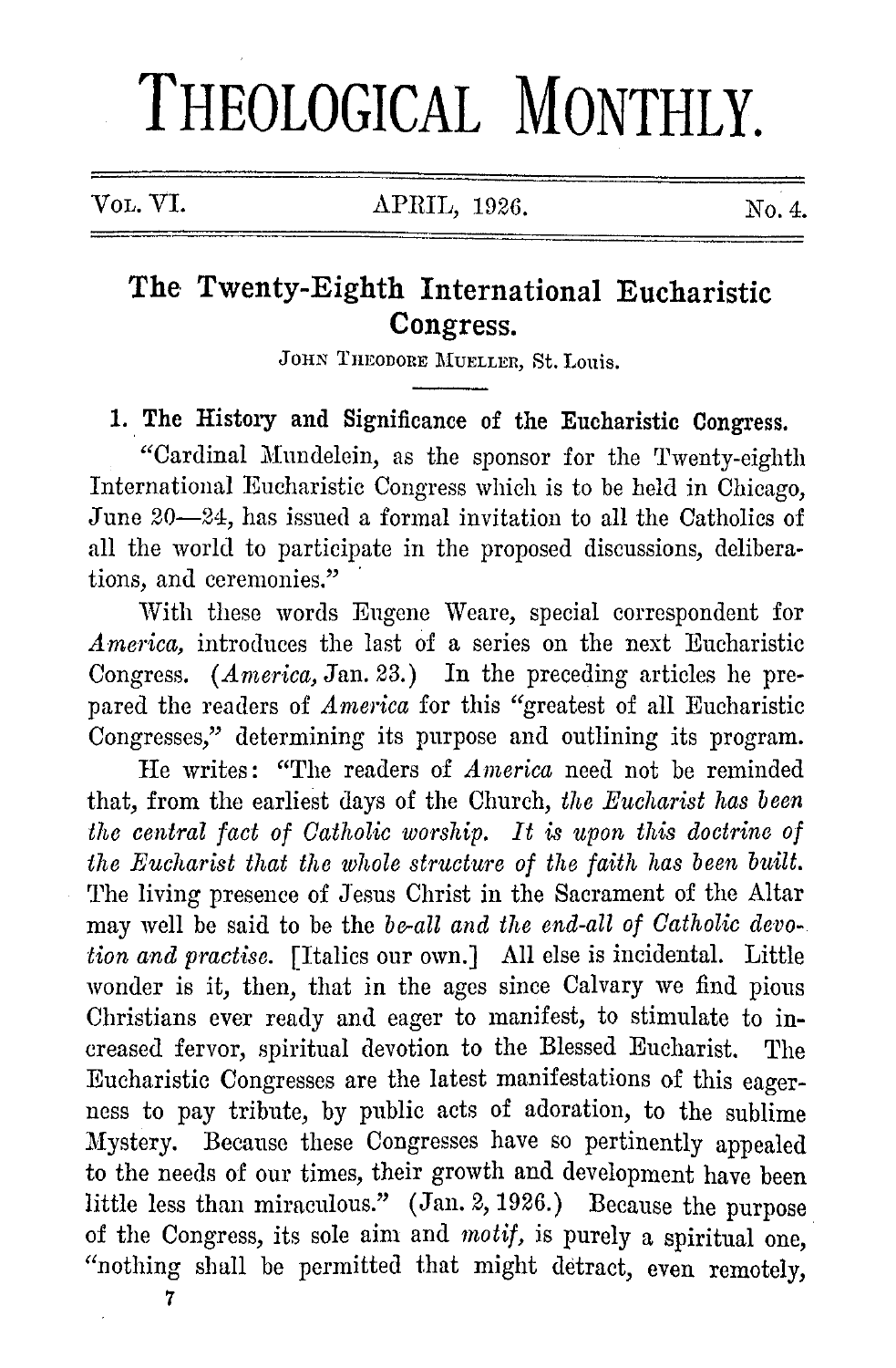from the chief end to be attained. Nothing is to be tolerated that might even suggest a profane or unworthy purpose. There is to be no commercialism and no suggestion of money-making, of barter and sale." The expenses are to be met by the Catholics of Chicago "out of a fund to be gathered among themselves by voluntary contributions and without any aid from those on the outside."

'l'he second article acquaints the readers of *America* with the magnitude of the enterprise. "The program of the sessions calls for the reception of Holy Communion by all the 'Congressists' on the first day of the Congress. This idea was conceived by Cardinal Mundelein in the early days of the planning for the Congress, and its purpose is to provide a 'spiritual bouquet' to Our Holy Father of *one million communions*. To carry this out, to assure its full and complete accomplishment, all the Catholics of Chicago as well as the visitors will be urged to join in this stirring manifestation of faith.... The committee will see to the securing of the services of some 2,000 priests from outside of Chicago, who are to help out in the hearing of the confessions, in the celebration of the many additional public Masses that will be necessary to accommodate the great crowds, and in the task of distributing the communions." (Jan. 9, 1926.) On the closing day of the Congress a procession will take place on the seminary grounds, at Mundelein, Ill., where the faithful will be accommodated at five or six hundred altars to be erected in the huge gymnasium at the seminary and in the basement of its gorgeous chapel. To accommodate the large crowds of visitors, the hotels of Chicago have reserved room for about 40,000; but "dormitories will be set up in hospitals, public and private institutions, assembly halls, school-buildings, and public armories." The Arrangement Committee is located at Headquarters' Office, Twenty-Eighth International Eucharistic Congress, Cathedral Square, Chicago, Ill.

The third article goes still more into detail. The publicity work to be done before and during the Congress is enormous. "The committee in charge of this particular phase of the work is about to set up a working staff at Chicago.... The staff is to be made up of a group of professional writers, authors, journalists, and editors, whose task it will be properly to publicize the Congress in a dignified, creditable fashion. 'l'o aid in this, an effort will be made to secure the help and cooperation of both the secular and religious press in all parts of the world. In addition to the general 'running copy,' which will be prepared and issued as the occasion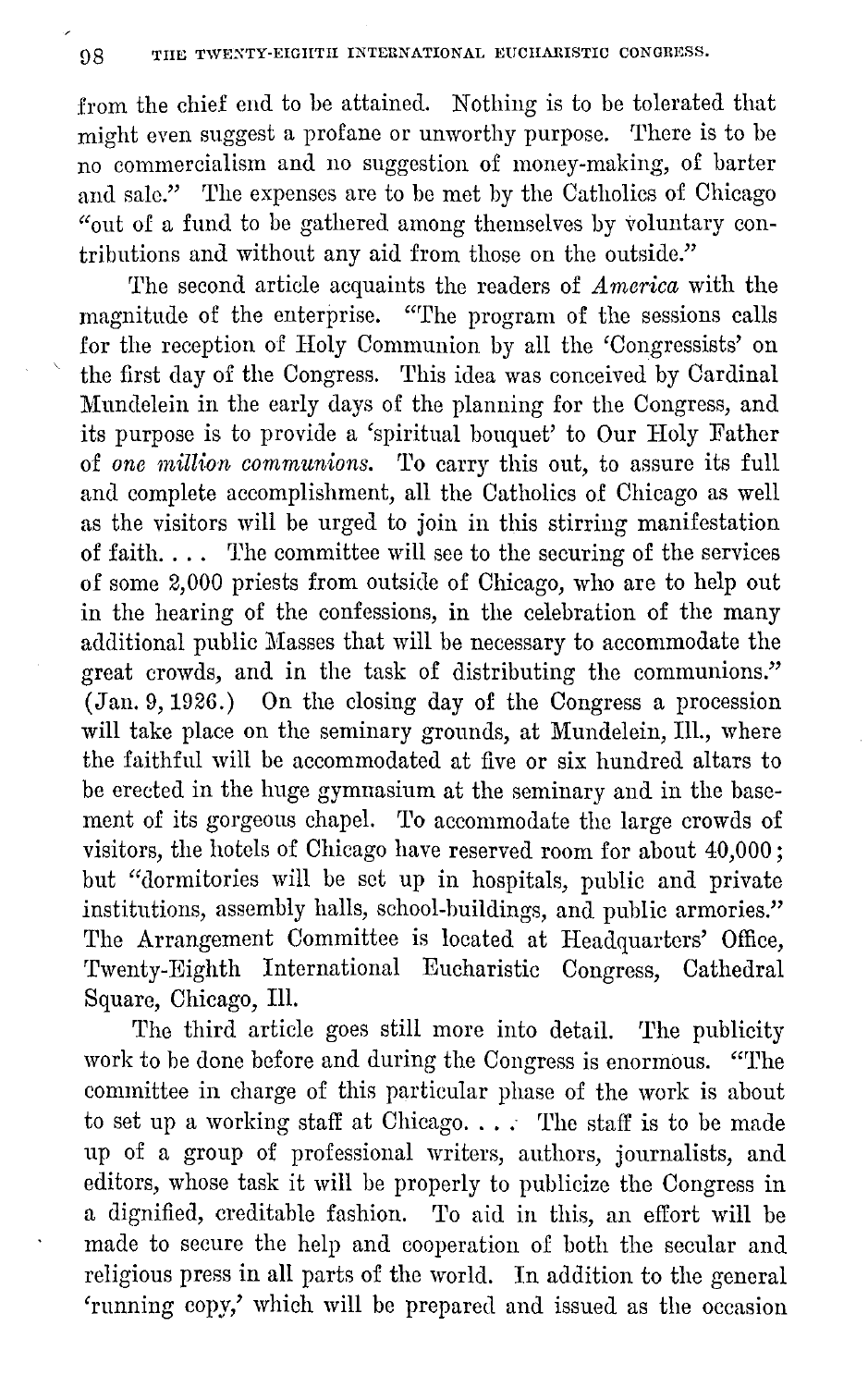suggests, there will be special articles, 'feature' stories, illustrations, pictures, etc., made available for newspapers and magazines and a special service for Catholic papers everywhere. Catholic American writers of distinction will be invited to join this staff as special contributors, and special foreign-language writers will be urged to supply the 'copy' for the foreign press in this country and the press abroad." But the work of the Publicity Committee does not end here. In the early days of the planning of the Congress the railroads, steamship companies, hotels, and travel agencies were anxious to advertise the Congress. "Advertising folders, booklets, posters, etc., were in course of preparation, many of which were not quite in keeping with the high purpose of the Congress and its profound religious significance. Thereupon the publicity committee of the Congress entered on the scene with a plan to standardize and make uniform all advertising literature and insignia bearing upon the Congress sessions. . . . The committee in charge of the music of the Congress sent out an appeal for an original hymn to be sung during the days of the assembly. In response to this there have come *thousands* of original compositions, from which one will be selected. A suitable musical arrangement will be adopted, and the combination thus secured will be the official hymn of the Congress. Thus it will be seen again that in all the arrangements for the Congress no opportunity is neglected to allow for the exercise and manifestation of Catholic art and genius in the promotion of the great purpose of the Eucharistic Congresses."

'l'he final article is a glowing tribute to the Arrangement Committee for its magnificent work. The plans are truly stupendous. First, the writer impresses upon his readers once more the purpose of the Eucharistic Congress. "The Congress is something more, and beyond a local, or diocesan, or even a national demonstration. It is *Catholic*; the appeal has gone forth to the *Church Universal*; the gathering is to be international and universal in both scope and pretension. The invitation to participate in this glorious manifestation of faith is extended to all, the lowly as well as the great, the pious and devout as well as the erring and the halting. All are invited and urged to play their part, however small and inconspicuous, in this public tribute to Jesus Christ in the Sacrament of the Altar." "It is planned to have the Congress open on Sunday morning, June 20, with the reception of Holy Communion by all the Catholics present in the city. Thus it is hoped to gather the one million communions which are to be offered as a spiritual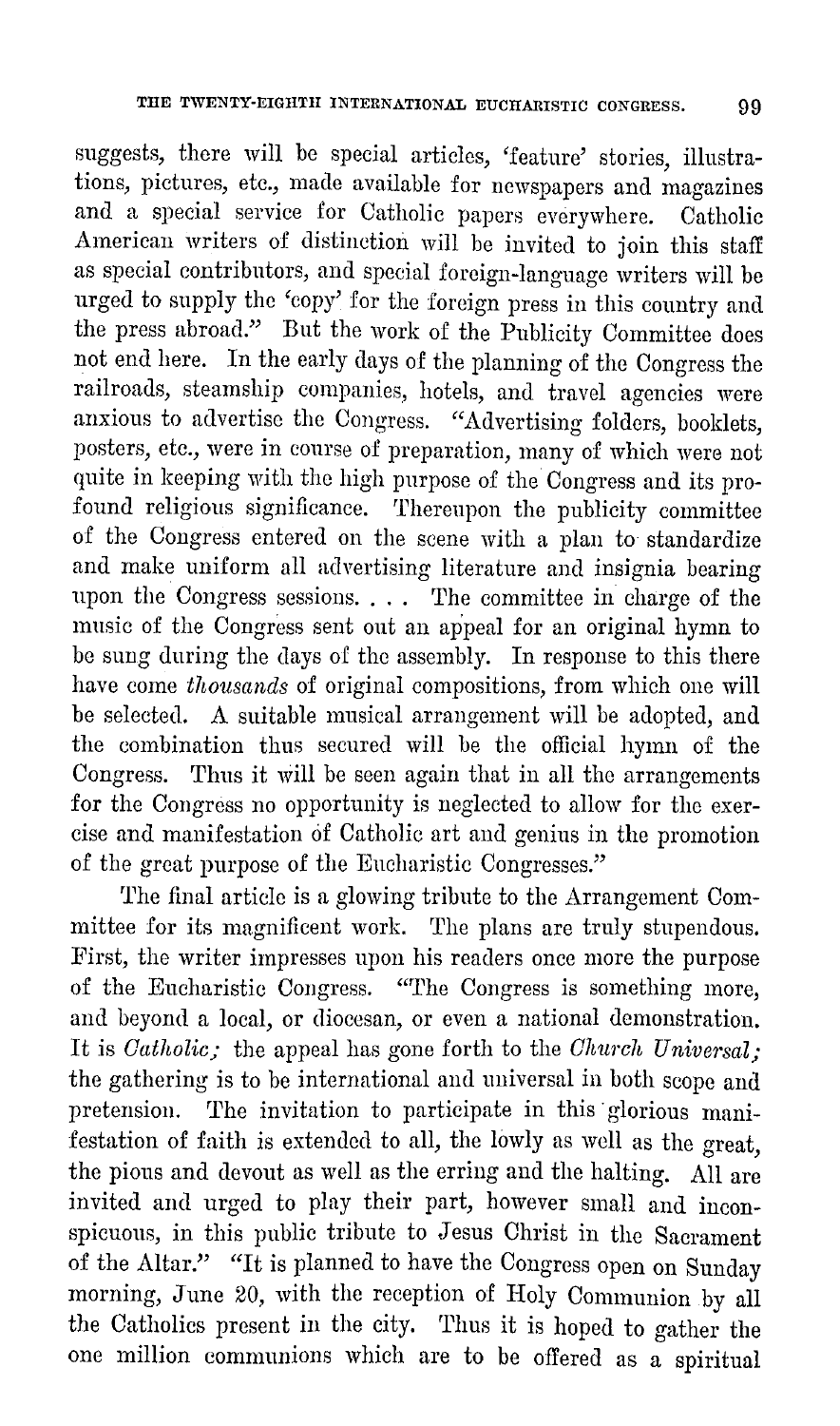bouquet to Our Holy Father, Pius XL" "At high noon on the same day, at the Cathedral of the Holy Name, the formal opening of the Congress will take place. The Cardinal Legate will be formally received in a solemn church ceremony, with all the pomp and splendor of our Catholic ritual." - "On Monday, the second day of the Congress, there will be the Children's Mass at the Stadium on the lake front. Something like 160,000 people may be accommodated within its lines. An altar is to be erected at one end of the Stadium, and the children's choir of 50,000 voices will be seated in the center plat. The celebrant of the Mass will be one of the visiting cardinals, and the sermon will likewise be delivered by a cardinal. With the aid of the microphone, the amplifiers, and the 'loud speakers,' it is promised that every word of the ceremonies, as well as the sermon, will be rendered audible to all the vast multitude within the radius of a mile. The general subject selected by the Holy Father as the theme of all the discussions is: 'The Holy Eucharist and Christian Life.' 'l'he most eminent scholars of the Church in all lands have been invited to prepare papers for the discussions of the Congress, and notable orators will be called upon to address the various meetings on some particular phase of the general subject."

"All the large assembly halls of the city have been secured for the sectional meetings. In those parts of the city where there are great groups of foreign-born Catholics it is planned to conduct the discussions in a foreign language. . . . In the sections where there are great numbers of German Catholics the discussion, or a great part of it, will be held in German." - "On Monday, Tuesday, and Wednesday mornings a solemn Pontifical Mass will be celebrated at ten o'clock on the grounds of the great Stadium. Monday has been set apart as Children's Day. Tuesday will be assigned to the laity, with a monster open-air meeting and rally, under the auspices of the Chicago unit of the Holy Name Society, at the Stadium on Tuesday night. Wednesday will be devoted to Catholic Higher Education. On 'l'hursday, the great open-air procession of the Blessed Eucharist will be staged on the seminary grounds at Mundelein, just outside the city  $\overline{\lim}$  its."  $-$  "It is the procession which is always the outstanding event of a Eucharistic Congress. Along the shores of the lake, starting from the gorgeous chapel, the procession, rich and colorful, with all the pageantry of the ages and all the splendor of Catholic art and ingenuity, will wend its way with our Eucharistic Lord. In the 'line of march' will be princes,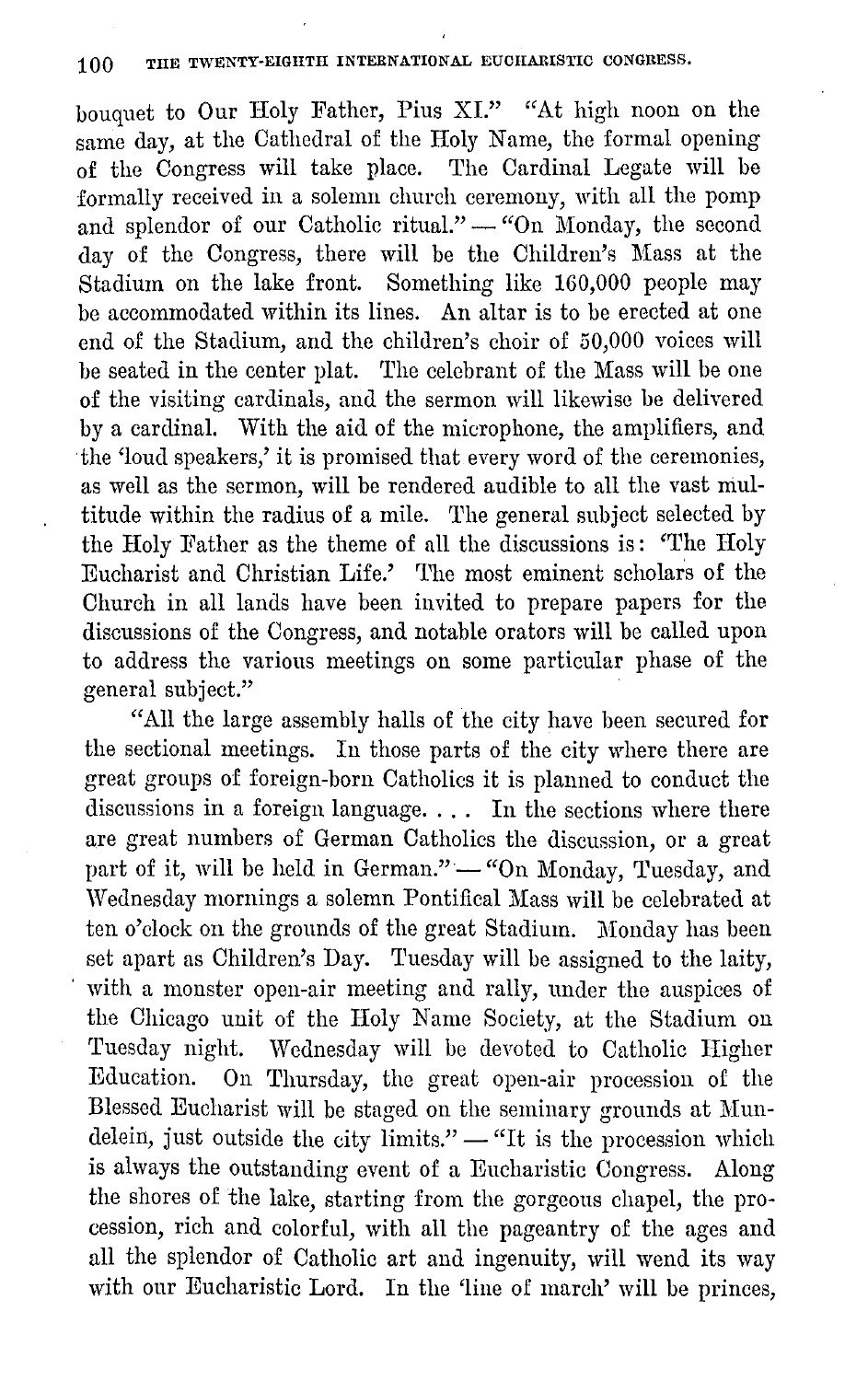prelates, and priests, the rich and the great, the poor and lowly, in<br>a common tribute to the Sacred Host. A hundred choirs stationed a common tribute to the Sacred Host. A hundred choirs stationed at intervals along the road will catch up the chant of the solemn hymns to blend in unison with the quiet tread of the marching feet. It is not unlikely that 250,000 people will participate in the openair procession at Mundelein." The writer closes his description with the remark: "The Chicago enterprise is easily the most pretentious and, at the same time, the most intricate of all. As you go into the details of the whole undertaking, you begin to doubt the possibility of it all until you meet with the men who stand in the background. Then, when you get to see something of these, you begin to understand. I may be mistaken, but I am willing to risk the prediction that theirs will be the most glorious triumph of a century."

Such, then, is the great feast of idolatry for which the Catholic Church is now making preparations. It comes at a time when the Holy Year has made the minds of the public receptive for Romanism. The *Catholic Encyclopedia* defines Eucharistic Congresses as "gatherings of ecclesiastics and laymen for the purpose of celebrating and glorifying the Holy Eucharist and of *seeking the best rneans to spread its knowledge and love throughout the*  world." (Italics ours.) The Eucharistic Congress is, therefore, a vast scheme of missionary propaganda. Hence the pomp and splendor displayed at these gatherings. Unable to impress the multitudes in better ways, the promoters of the Eucharistic Congresses make falsehood and idolatry parade the streets in the glimmer of ecclesiastical magnificence.

The *Catholic Encyclopedia* says: "The real presence of Jesus Christ in the Eucharist is one of the principal dogmas of the Catholic faith and is therefore of paramount importance as the most precious treasure that Christ has left to His Church, as the center of Catholic worship, and as the source of Christian piety. The main advantages of these congresses have been in the concentration of the thoughts of the faithful upon the mystery of the altar and in making known to them the means hy which devotion towards the Holy Eucharist may be promoted and implanted in the hearts of the people. The promoters of the Eucharistic Congresses believe that, if during recent years devotion to the Holy Eucharist has become more wide-spread, if works of adoration, Confraternities of the Blessed Sacrament, and the practise of frequent Communion have spread rapidly and extensively, *it must be ascribed in great*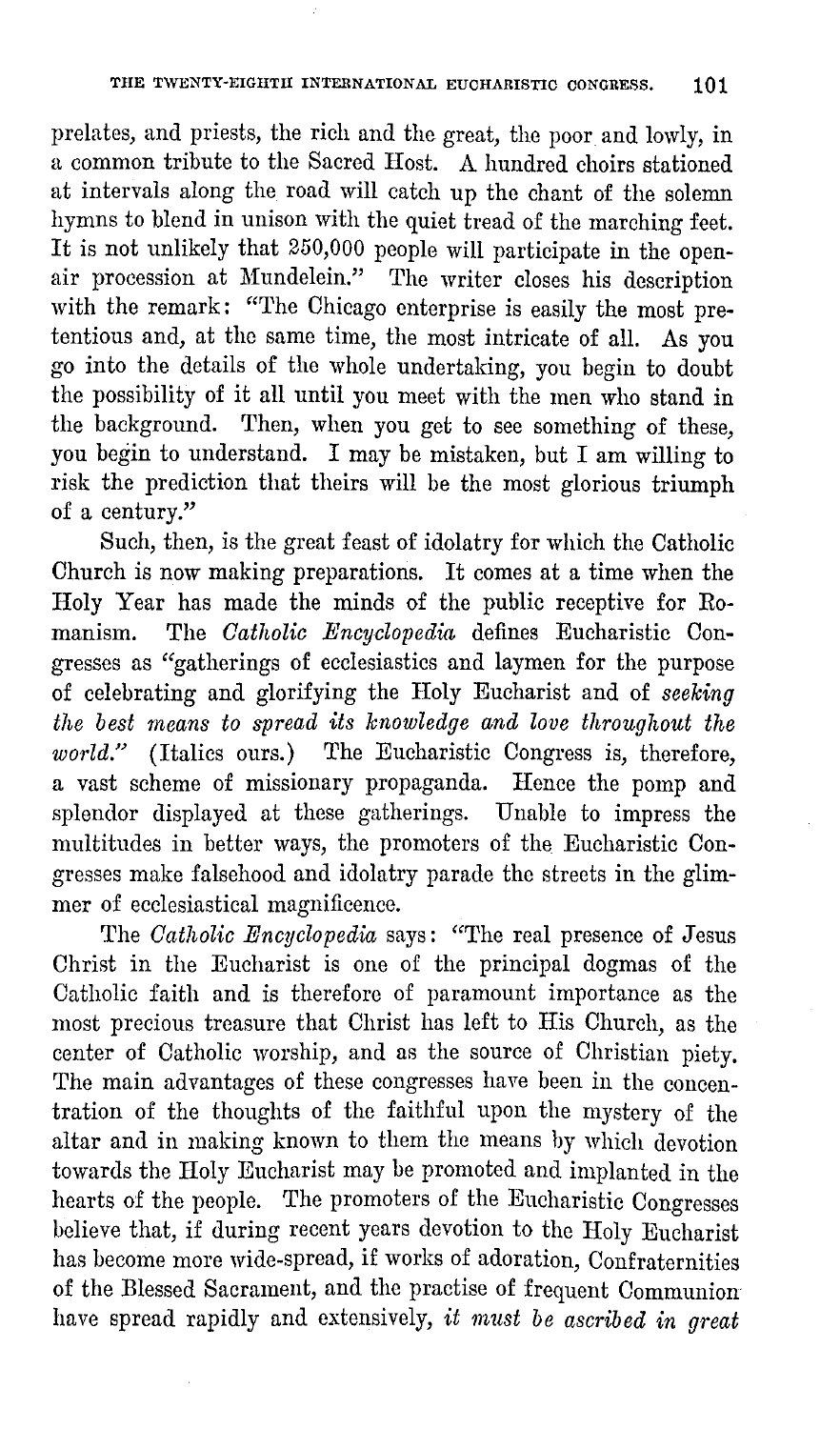*part to these gatherings.*" (Italics our own.) Such, then, is the importance of the Eucharistic Congress. It concentrates the attention of the people both within and without the Roman Church upon the idolatry of the Mass, with the object in view to gain adherents to the Church.

That the Roman Catholic Church recognizes the significance of the Eucharistic Congress for proselyting is shown by the rapid progress which this institution has made, the popularity which it has gained, and the ever greater proportions which it has assumed. The first Eucharistic Congress was held at Lille, France, June 21, 1881. It owed its inspiration to Bishop Gaston de Segur. At first the idea was merely local, and the Congress met with few adherents attending its services. The second Congress took place at Avignon, in 1882, and the third at Liége, in the following year. The fourth Congress, which met at Freiburg, in Switzerland, in 1885, was the first to attract larger crowds. The fifth Congress, held at Toulouse, in France, in 1886, was attended by 1,500 churchmen and 30,000 laymen. The sixth Congress met in Paris, in 1888, and the seventh at Antwerp, in Belgium, in 1890. The attendance at this Congress reached the number of 150,000 persons. In 1893, the eighth Congress met at Jerusalem. At this Congress the reunion of the Eastern Catholic Church was advocated. At the sixteenth Congress, which was held at Rome, in 1905, upon the express wish of Pope Pius X, the Pontiff himself celebrated Mass, gave a special audience to the delegates, and was present at the procession that closed the proceedings. This Congress also induced him to issue the decree *Tridentina Synodus,* on December 20, 1905, which advised daily communions. The eighteenth Congress met at Metz, in Lorraine, in 1907. The German Government suspended the law of 1870 forbidding processions in order that the usual solemn procession might be held.

The nineteenth Congress was held at London in 1908, the first under the auspices of, and among, English-speaking members of the Roman Church. For the first time after three hundred and fifty years the Pope sent a legate, Cardinal Vincenzo Vannutelli, to England. The *Catholic Encyclopedia* writes of this Congress: "No such gathering of ecclesiastics had ever been seen outside of Rome in modern times, and English Catholics prepared to make it locally even more memorable. The seeds of 'the second spring,' one of them aptly said, awakened by the tears and blood of persecution and strengthened by the prayers of the remnant of the faith